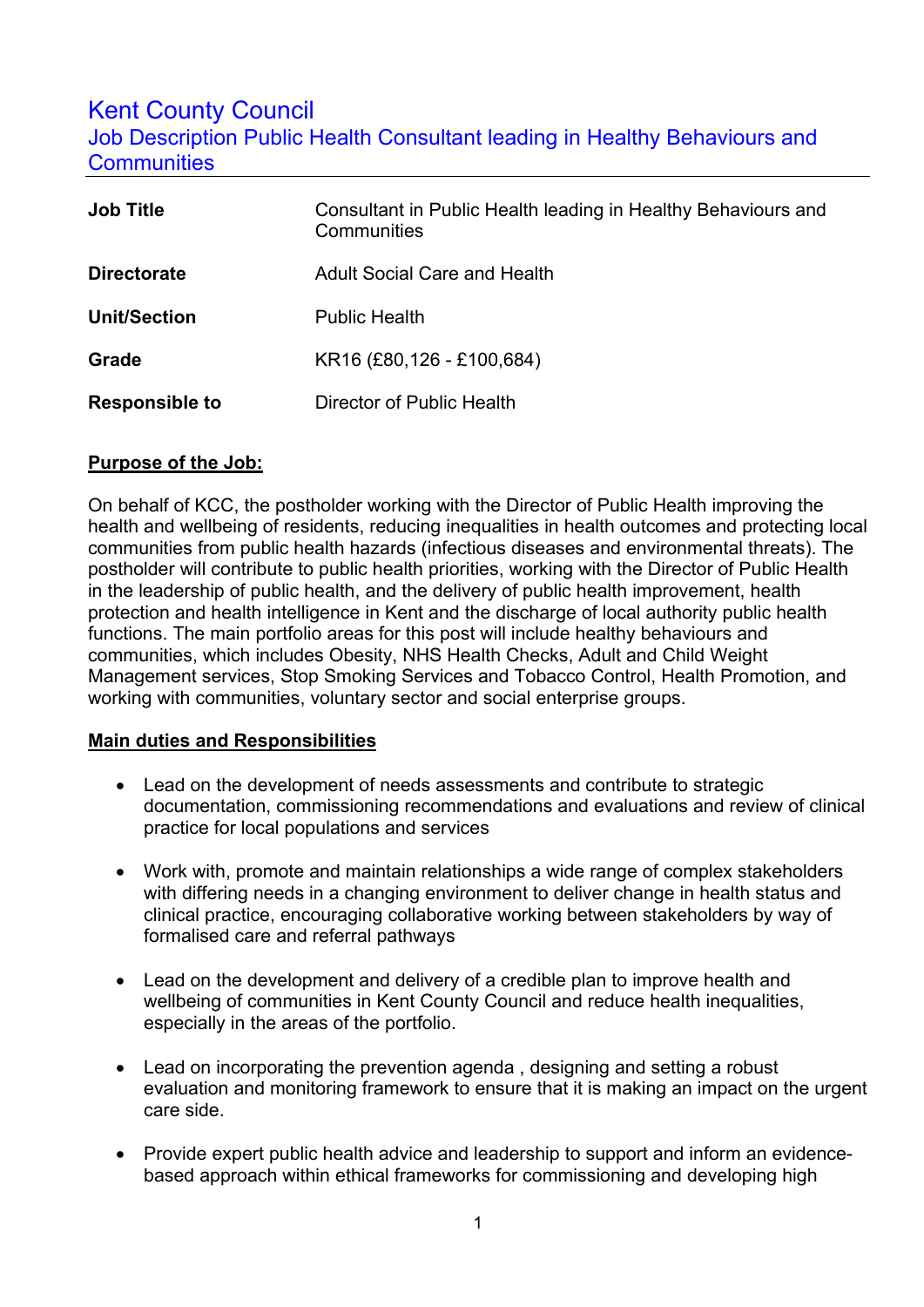sectors including local authorities, voluntary organisations, etc. quality equitable services, across primary, secondary and social care, and across

- Responsible for development, implementation and delivery of national, regional and local policies, developing inter-agency and interdisciplinary strategic plans and programmes, with delegated Board or organisational authority to deliver key public health targets.
- Develop and utilise information and intelligence systems to underpin public health action across disciplines and organisations, leading collation and interpretation of relevant data.
- Contribute to public health research, and/or commission research audits/projects, and/or undertake research or audit.
- The postholder will be expected to participate in the KCC staff and professional appraisal scheme and department audits and ensure appraisal and development of any staff for which he or she is responsible and be accountable for the management of staffing resources and department budgets.
- The postholder will act as an authorised signatory, and as the delegated portfolio budget holder willmonitor and contribute to the formulation of department/service budgets and financial initiatives.
- Deliver to agreed budget and income targets.
- Contribute to on call arrangements for emergency planning/health protection as appropriate depending on local arrangements.
- Supervise the training programme for Foundation Year Doctors/SHOs/Specialist Registrars in Public Health Medicine and Public Health Specialist Trainees as appropriate and to the training of practitioners and primary care professionals within the locality.
- Pursue a programme of CPD/ CME, in accordance with Faculty of Public Health requirements, or other recognised body, and undertake revalidation, audit or other measures required to remain on the GMC/GDC Specialist Register or the UK Public Health Register or other specialist register as appropriate.
- Contribute to the public health 'core offer' to the Kent and Medway Clinical Commissioning Group.
- Any other responsibilities and requirements that may arise according to the business requirements of the department and Council, as determined by the DPH.

**NB**. Medically qualified members of the Public Health Team are expected to play certain roles in medical leadership, in relationships with the medical profession and in bringing a medical perspective to public health advice. A medically qualified holder of this post would be expected to share these roles with other medically qualified members of the team. The same will be expected for other professional qualifications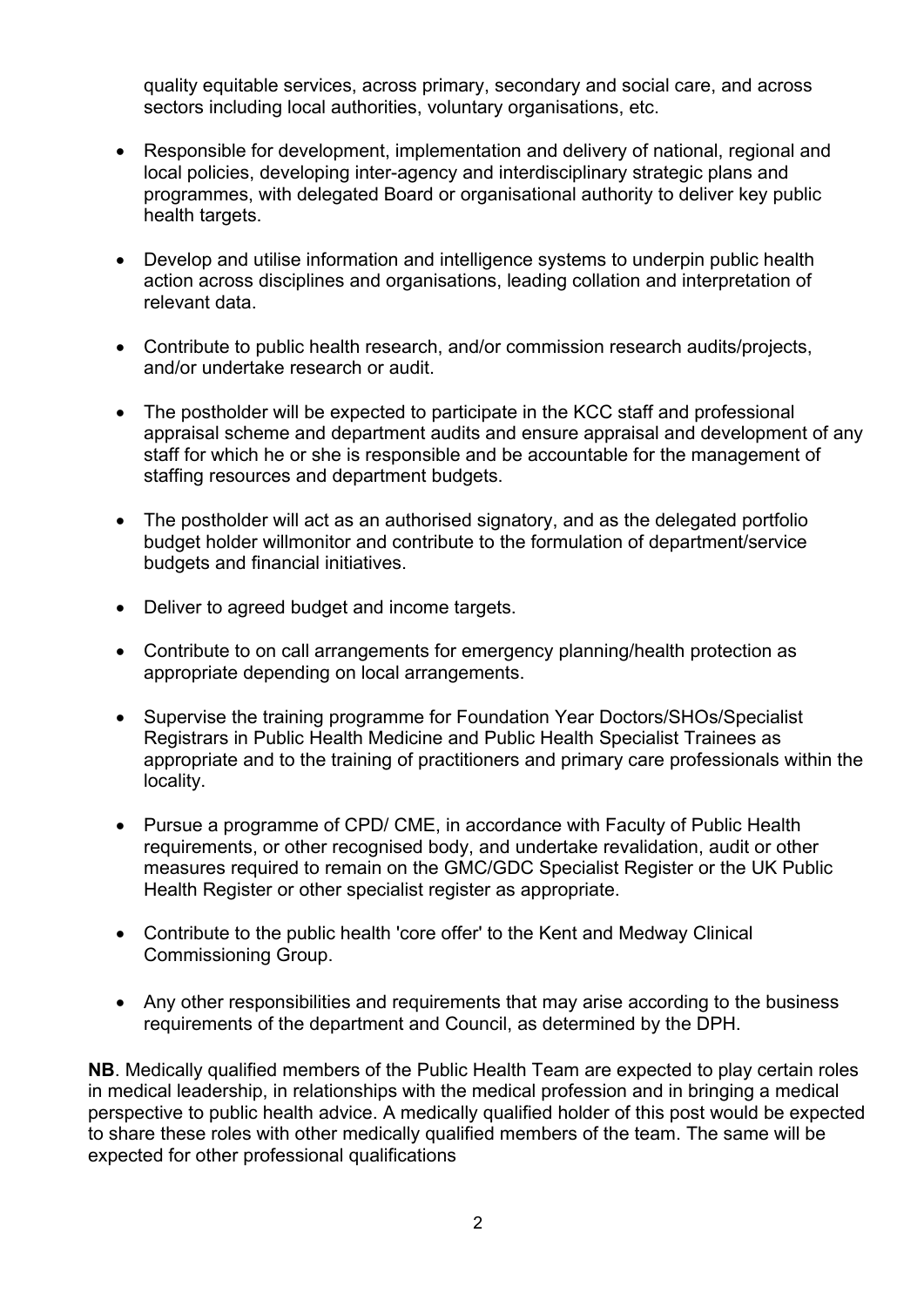# **Corporate Responsibilities**

All corporate directors, directors and senior managers have an explicit responsibility to deliver the collective agenda of the Council. These are fundamental elements of their role not an addition and are summarised as follows:

# **Whole Council**

- Seek to improve the lives of residents in Kent
- Act as corporate parent to the Council's looked after children
- Take an active role in promoting and ensuring the Council's responsibilities for safeguarding are met
- Understand, communicate and contribute to the delivery of KCC's strategic aims
- Meet statutory obligations
- Advise elected members and support the democratic process
- Promote the Council brand and enhance the overall reputation of the Council
- Understand and monitor the measures of performance, including customer insight, which define successful outcomes for KCC services.

### **Integration of Services**

- Focus resources where they have the biggest impact
- Deliver services that are flexible and adaptable
- Integrate services within KCC and work with partner agencies to ensure a seamless customer experience
- Fully and inclusively engage all staff in the delivery of services, demonstrating the Council's leadership values and competencies.

# **Embedding Commissioning and Engaging relevant markets**

- Establish an outcome focused organisation
- Meet the financial regulations and standing orders of KCC
- Challenge the status quo
- Ensure all services are delivered with appropriate reference to the market
- Proactively and continuously seek to improve service delivery
- Proactively manage risk to avoid inertia whilst not exposing the Council to needless and avoidable challenge or loss
- Overcome professional and service silos to achieve the County Council's objectives.

# **Managing Change**

- Understand and support the Authority's overall change agenda
- Deliver required outcomes of service specific change on time and to budget
- Understand the quality of staff, support their development, nurture those with talent
- Identify the skills for the future and the level of staff through robust workforce planning
- Deliver to agreed budget a and income targets

Footnote: This job description is provided to assist the job holder to know what their main duties are. It may be amended from time to time without change to the level of responsibility appropriate to the grade of post.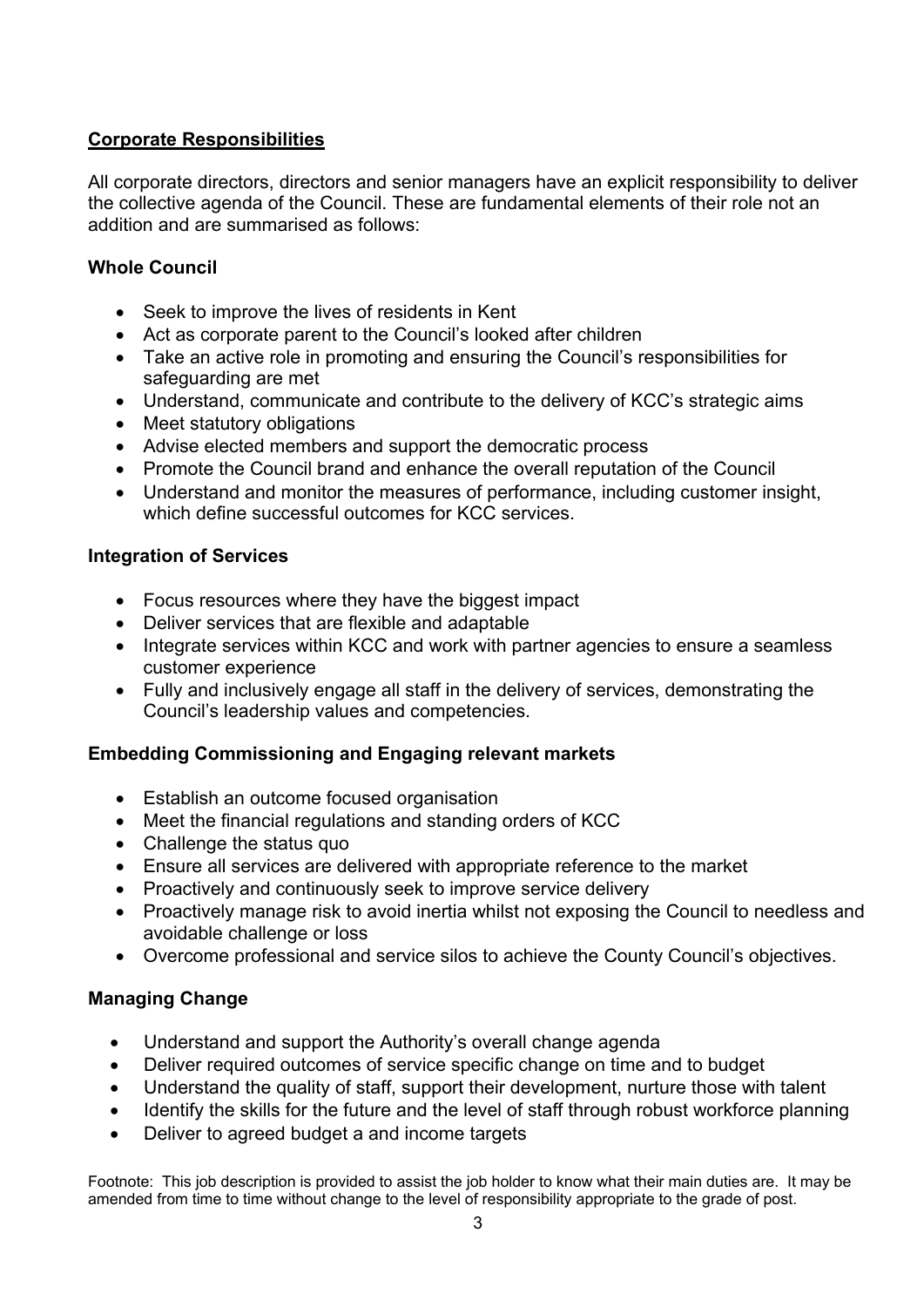#### Person Specifica Kent County Council Person Specification Public Health Consultant leading in Lifestyles and **Communities**

| <b>Qualifications</b>           | Inclusion in the GMC Specialist Register/GDC Specialist List/UK Public<br>Health Register (UKPHR) for Public Health Specialists                                                                                                          |
|---------------------------------|------------------------------------------------------------------------------------------------------------------------------------------------------------------------------------------------------------------------------------------|
|                                 | Applicants must meet minimum CPD requirements (i.e. be up to date)<br>in accordance with Faculty of Public Health requirements or other<br>recognised body                                                                               |
|                                 | <b>Masters in Public Health</b>                                                                                                                                                                                                          |
|                                 | Member of the Faculty of Public Health                                                                                                                                                                                                   |
| <b>Experience</b>               | Experience of working within a Project Management methodology                                                                                                                                                                            |
|                                 | Experience in the successful implementation of changes within both the<br>department, and in public health practice.                                                                                                                     |
|                                 | Experience of Supervison, operational management, training staff and<br>managing resources within public health functions                                                                                                                |
|                                 | Experience of managing both staffing and commissioning budgets                                                                                                                                                                           |
| <b>Skills and Abilities</b>     | Ability to develop and implement PH strategy at a high level and apply<br>this to the leadership of the workforce, ensuring that strategy is<br>communicated at all levels                                                               |
|                                 | Excellent oral and written communication skills and the ability to<br>present detailed information to employees and stakeholders at all<br>levels and through a variety of means, including dealing with the media                       |
|                                 | Ability to maintain a detailed focus in all aspects of work to ensure that<br>all information sources are understood and acted upon according to PH<br>strategy                                                                          |
|                                 | Able to prioritise work according to PH strategy, and work well against<br>a background of change and uncertainty, responding appropriately to<br>unplanned and unforeseen circumstances                                                 |
| Knowledge                       | Ability to design, develop, interpret and implement policies in<br>accordance with strategic direction and environmental changes                                                                                                         |
|                                 | High level of understanding of epidemiology and statistics, public health<br>practice, health promotion, health economics, health care evaluation<br>and a highly developed analytical skills using qualitative and<br>quantitative data |
|                                 | Understanding of social and political environment, the NHS, local<br>authorities and social services                                                                                                                                     |
|                                 | Knowledge of methods of developing clinical quality assurance, quality<br>improvement and evidence based clinical and/or public health practice                                                                                          |
| <b>Kent Values and Cultural</b> | <b>Kent Values:</b>                                                                                                                                                                                                                      |
| <b>Attributes</b>               | We are <b>brave.</b> We do the right thing, we accept and offer<br>challenge                                                                                                                                                             |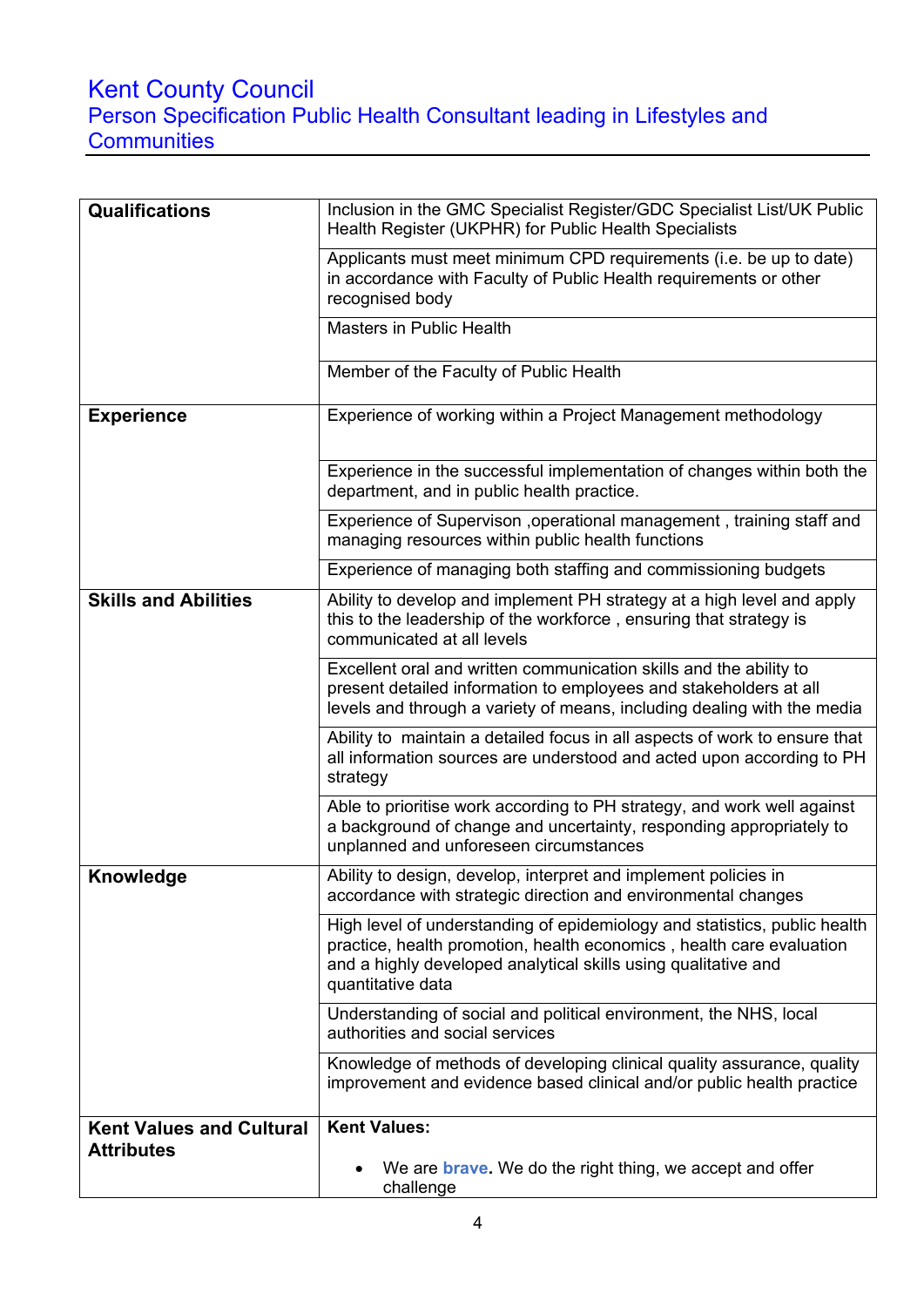| We are <b>curious</b> to innovate and improve<br>$\bullet$                          |
|-------------------------------------------------------------------------------------|
| We are compassionate, understanding and respectful to all<br>$\bullet$              |
| We are strong together by sharing knowledge                                         |
| We are all <b>responsible</b> for the difference we make<br>$\bullet$               |
|                                                                                     |
|                                                                                     |
| Our values enable us to build a culture that is:                                    |
|                                                                                     |
| <b>Flexible/agile</b> - willing to take (calculated) risks and want people that     |
| are flexible and agile                                                              |
| <b>Curious</b> - constantly learning and evolving                                   |
|                                                                                     |
| Compassionate and Inclusive - compassionate, understanding and<br>respectful to all |
|                                                                                     |
| <b>Working Together</b> - building and delivering for the best interests of         |
| Kent                                                                                |
| <b>Empowering - Our people take accountability for their decisions and</b>          |
| actions                                                                             |
| <b>Externally Focused - Residents, families and communities at the heart</b>        |
| of decision making                                                                  |
|                                                                                     |

#### **IMPORTANT: This person specification contains changes introduced in amendments made to the NHS (Appointment of Consultants) Regulations for England, Scotland, Northern Ireland and Wales which came into force during 2005.**

| <b>Education/Qualifications</b>                                                                                                                                                                                                                                                                                                                                                                                                                                                                             | <b>Essential</b>        | <b>Desirable</b> |
|-------------------------------------------------------------------------------------------------------------------------------------------------------------------------------------------------------------------------------------------------------------------------------------------------------------------------------------------------------------------------------------------------------------------------------------------------------------------------------------------------------------|-------------------------|------------------|
| Inclusion in the GMC Specialist Register/GDC Specialist List/UK Public<br>Health<br>Register (UKPHR) for Public Health Specialists                                                                                                                                                                                                                                                                                                                                                                          | X                       |                  |
| If included in the GMC Specialist Register/GDC Specialist List in a<br>specialty other than public health medicine/dental public health,<br>candidates must have<br>equivalent training and/or appropriate experience of public health<br>medicine practice                                                                                                                                                                                                                                                 | X                       |                  |
| Public health specialty registrar applicants who are not yet on the GMC<br>Specialist Register/GDC Specialist List in dental public health/UKPHR<br>must provide verifiable signed documentary evidence that they are within<br>6 months of gaining entry at the date of interview; all other applicants<br>must provide verifiable signed documentary evidence that they have<br>applied for inclusion in the GMC/GDC/UKPHR specialist registers [see<br>shortlisting notes below for additional guidance] | X                       |                  |
| Applicants must meet minimum CPD requirements (i.e. be up to date) in<br>accordance with Faculty of Public Health requirements or other<br>recognised body                                                                                                                                                                                                                                                                                                                                                  | $\overline{\mathsf{X}}$ |                  |
| MFPH by examination, by exemption or by assessment                                                                                                                                                                                                                                                                                                                                                                                                                                                          |                         | X                |
| <b>Personal qualities</b>                                                                                                                                                                                                                                                                                                                                                                                                                                                                                   |                         |                  |
| Strong commitment to public health principles                                                                                                                                                                                                                                                                                                                                                                                                                                                               | Χ                       |                  |
| Able to prioritise work, and work well against a background of<br>change and uncertainty                                                                                                                                                                                                                                                                                                                                                                                                                    | X                       |                  |